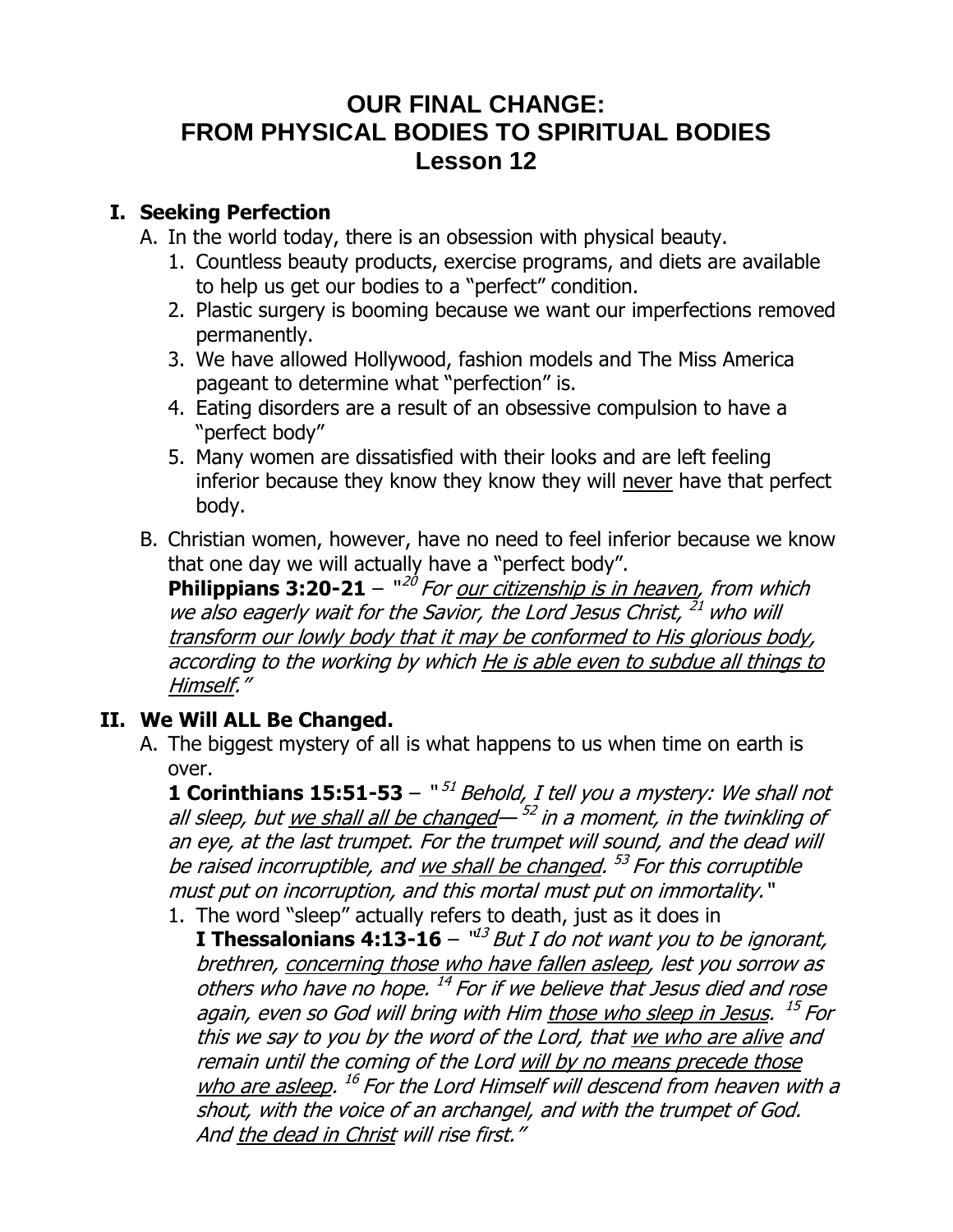- 2. Those who are alive on the last day will NOT precede those who have died.
- 3. When you think of it, using the word "sleep" instead of death is another way to confirm that there is truly "life after death".
- 4. The connotation of "sleep" is that the one sleeping will eventually awaken.
- 5. Those who don't believe in God see death as the END, when it is really just the beginning of the life God has planned for His children (those who are asleep in Jesus).
- B. Our new bodies will not be anything like our earthly bodies.
	- 1. **Philippians 3:20-21** also reminds us that our "citizenship" is not in this earthly life, but in Heaven. We are pilgrims simply passing through this territory on our way home.
		- a. The bodies we were given to use on earth were designed to survive in earth's atmosphere for a limited amount of time.
		- b. Our earthly bodies are constantly decaying from the time we are born until we die.
		- c. Our Heavenly body will be one designed to live in Heaven's atmosphere for all eternity, so obviously it won't be anything like our earthly body.
		- d. This change will occur in an instant  $-$  "the twinkling of an eye"

## **III. How Will Our Bodies Be Changed?**

- A. Paul knows his teaching in will spur two questions: **I Corinthians 15:35** – "<sup>35</sup> But someone will say, "How are the dead raised up? And with what body do they come?"
	- 1. How will God resurrect our bodies?
		- a. Many ask this question because they are concerned that not every body is buried.
		- b. What about those whose bodies are destroyed by fire, or in disasters so that their body is not intact?
		- c. When we grasp the fact that "nothing is impossible with God" (**Luke 1:37**), then we accept by faith that He will be able to reconstruct every dead body to accomplish His purpose.
	- 2. What does a resurrection body look like?
		- a. Paul uses a common example from earthly life to try to explain this final change.

**I Corinthians 15:35-38** – `*`<sup>35</sup> But someone will say, `<u>'How are the</u>* dead raised up? And <u>with what body do they come</u>?" <sup>36</sup> Foolish one, what you sow is not made alive unless it dies. <sup>37</sup> And what you sow, you do not sow that body that shall be, but mere grain—perhaps wheat or some other grain. <sup>38</sup> But God gives it a body as He pleases, and to each seed its own body.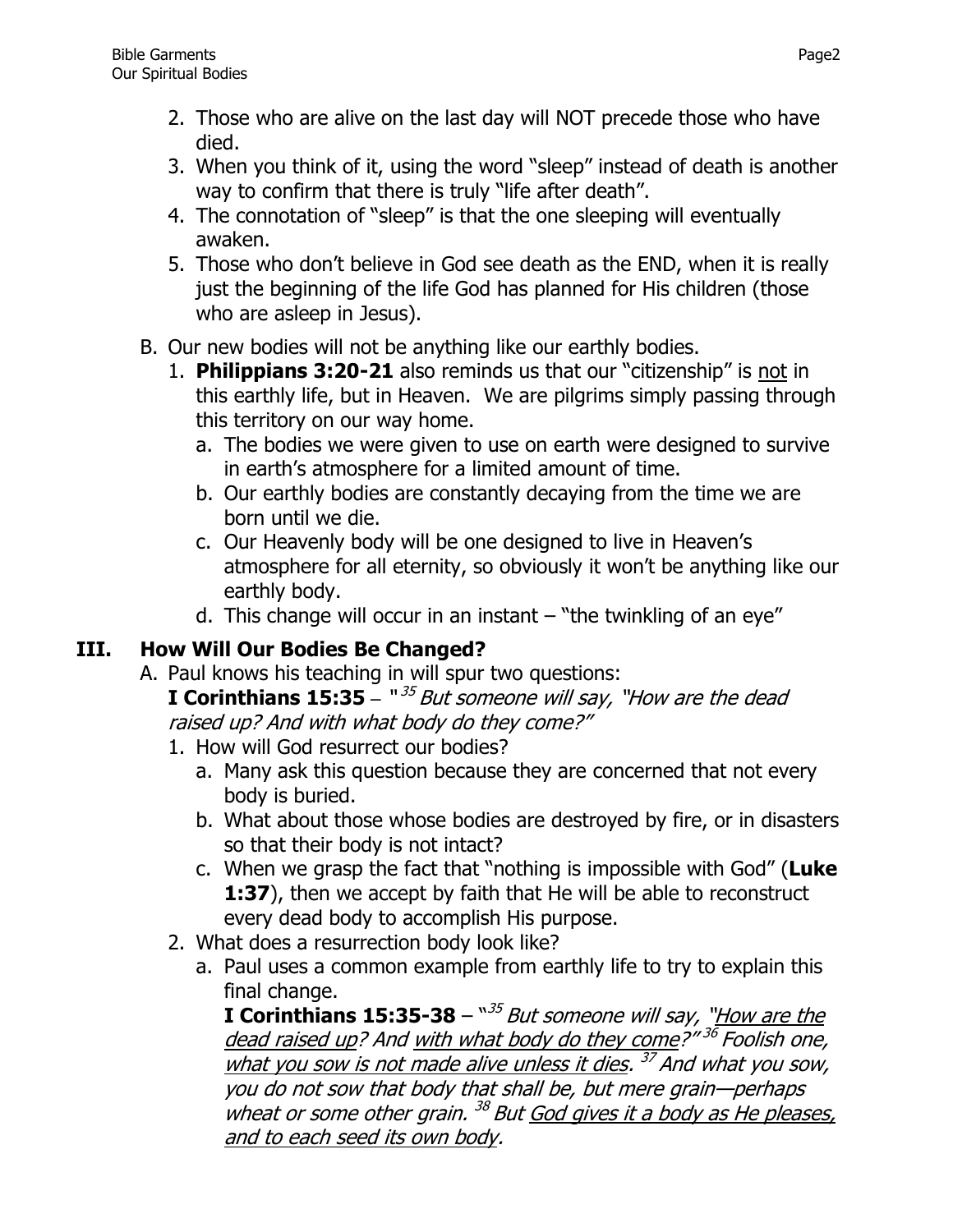- b. Our earthly bodies are like seeds.
	- 1) When a seed is planted (buried), as it dies, it produces a NEW body that doesn't look anything like the seed itself.
	- 2) The body that it creates depends upon the kind of seed that was planted. Corn produces corn, wheat produces wheat, etc.
	- 3) Likewise, when we are buried in the ground and resurrected, our bodies will not look anything like the one we have now.
- 3. Paul points out that not all flesh is alike (just as all seeds are not the same).

**I Corinthians 15:39-41 –**  $^{\text{w39}}$  **All flesh is not the same flesh, but there** is one kind of flesh of men, another flesh of animals, another of fish, and another of birds. <sup>40</sup> There are also celestial bodies and terrestrial bodies; but the glory of the celestial is one, and the glory of the terrestrial is another. <sup>41</sup> There is one glory of the sun, another glory of the moon, and another glory of the stars; for one star differs from another star in glory."

- a. one flesh is of mankind the only kind that will be resurrected
- b. one flesh is of beasts
- c. one flesh is of birds
- d. one flesh is of fish
- e. These kinds of flesh are all mentioned in the account of creation in Genesis, but only man is then said to be a "living soul". (**Gen. 2:7 KJV)**
- 4. In verses 40-41 Paul says there are "celestial" bodies and "terrestrial" bodies and the glory they receive is each different.
	- a. Celestial means heavenly or divine
	- b. Terrestrial means living or growing on land rather than the sea.
	- c. Not only is the glory of the these two different, the glory of the celestial bodies are different from one another.
		- 1.) The glory of the sun is different from the glory of the moon 2.) The glory of each of the stars is different from all other star.
	- d. We can conclude from this that our resurrected bodies will each be different from one another – we will not ALL be identical.
	- e. We might speculate from this that we may be able to recognize each other in heaven. This seems to be confirmed by the story Jesus told of the rich man who died and was taken to Torment, and Lazarus who died and was taken to Abraham's Bosom.
- B. What are the differences between our earthly bodies and our resurrected bodies?
	- 1. Just as the earthly body is compared to a seed, the resurrected body is the fruit of that seed.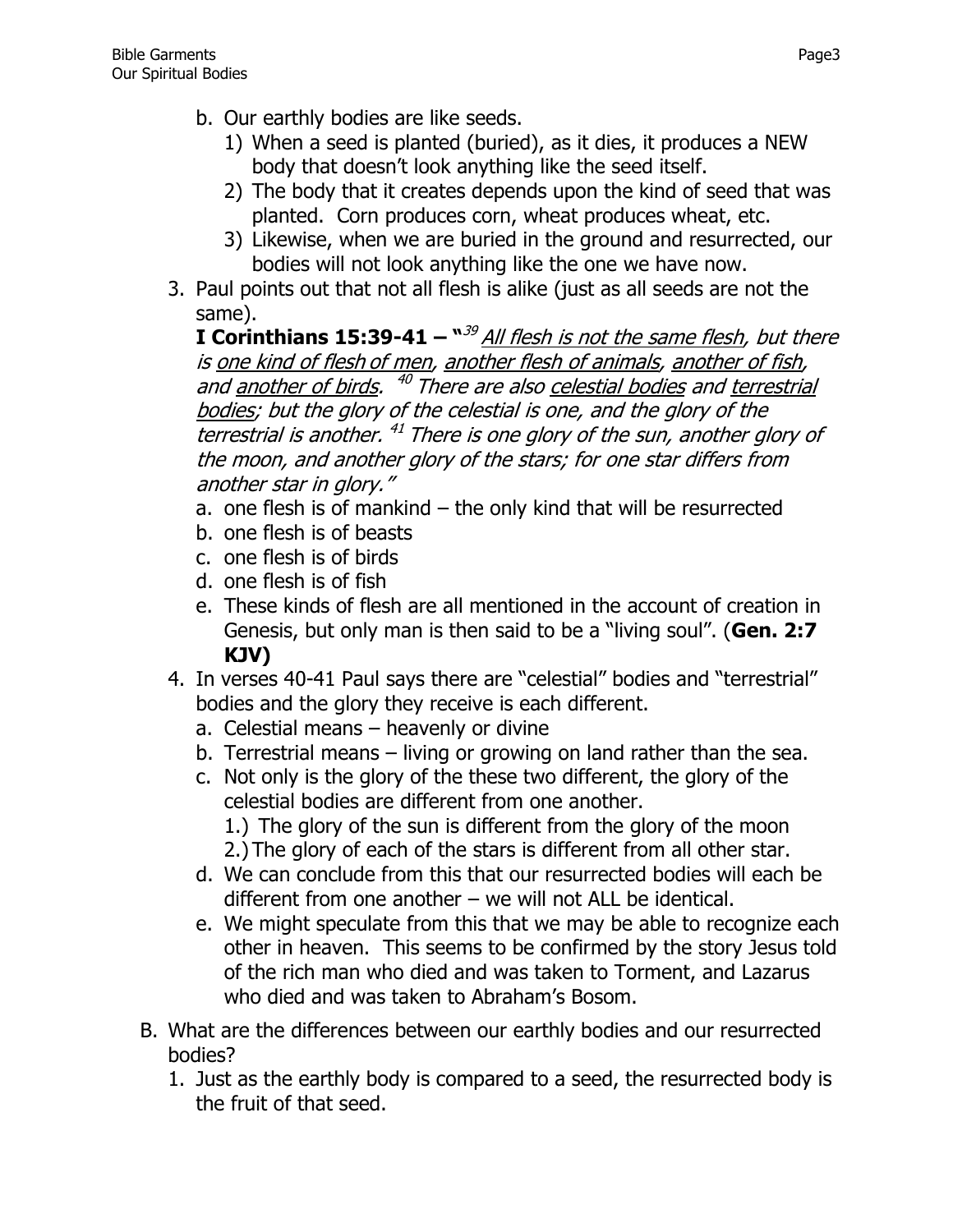2. The bodies seem to be directly opposite each other:

**I Corinthians 15:42-44** – " 42 So also is the resurrection of the dead. The <u>body is sown in corruption</u>, it is <u>raised in incorruption</u>. <sup>43</sup> It is sown in dishonor, it is raised in glory. It is sown in weakness, it is raised in power. <sup>44</sup> It is <u>sown a natural body</u>, it is <u>raised a spiritual body</u>. There is a natural body, and there is a spiritual body.

- a. the earthly body is mortal the resurrected body is immortal mortality is temporary – immortality is permanent
- b. the earthly body is corrupt  $-$  the resurrected body is incorruptible Corrupt means contaminated or poisoned. Incorruptible is purity which can never be corrupted.
- c. the earthly body is sown (buried) in dishonor  $-$  the resurrected body is raised in glory. Dishonor is to be shamed. Glory is to be exalted and praised for an achievement  $-$  in this case for being found faithful.
- d. the earthly body is sown (buried) in weakness the resurrected body is raised in power
- e. the earthly body is a natural (fleshly) body with many weaknesses– the resurrected body is a spiritual body free from those earthly weaknesses.
- 3. These two bodies are personified in Adam and Jesus.

**I Corinthians 15:45-49** –  $``^{45}$  And so it is written, "<u>The first man Adam</u> became a living being." The last Adam became a life-giving spirit.  $46$  However, the spiritual is not first, but the natural, and afterward the <u>spiritual. <sup>47</sup> The first man was of the earth, made of dust; the second</u> <u>Man is the Lord\_from heaven</u>. <sup>48</sup> As was the man of dust, so also are those who are made of dust; and as is the heavenly Man, so also are those who are heavenly. <sup>49</sup> And <u>as we have borne the image of the man</u> of dust, we shall also bear the image of the heavenly Man."

- a. Adam was created from dust on earth by God and became a living being.
- b. Jesus has always existed in Heaven and became a life-giving spirit.
- c. For mankind, the natural body must come first and afterward the spiritual body.
- d. We are born in the image of Adam, and so will we be resurrected to bear the image of Jesus.
- 4. Nothing corrupt can ever inherit the kingdom of God
	- a. Our resurrected bodies will be incorruptible
	- b. Our resurrected bodies will be immortal
	- c. When this occurs, death will have been defeated as the last enemy of Christ.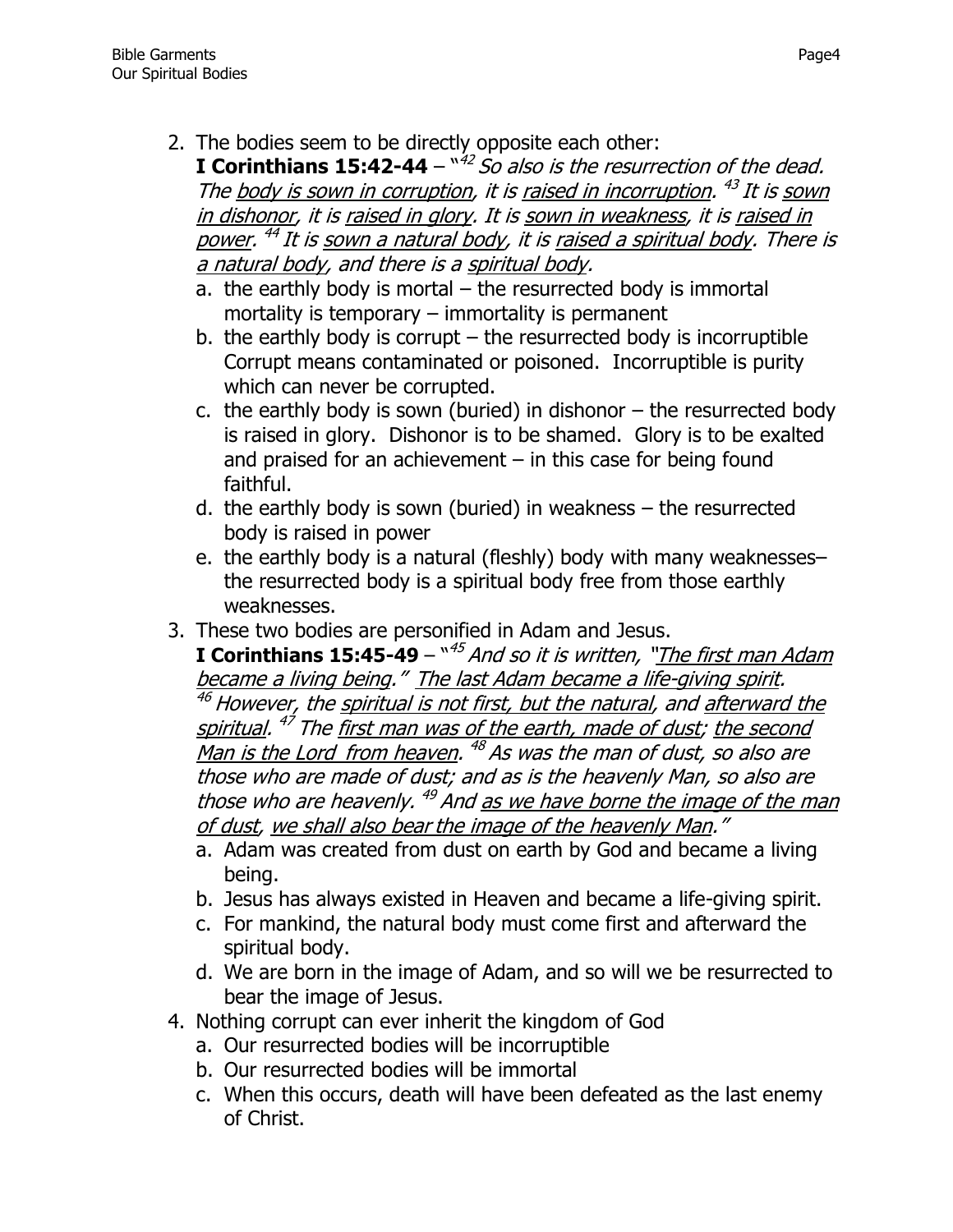## **IV. What Else Do We Know About Our Resurrected Bodies?**

- A. In **Matthew 25:23-33** Jesus speaks to the Sadducees about the resurrection.
	- 1. Sadducees were a sect of the Jews who did not believe there would ever be a resurrection.
	- 2. They gave Jesus an hypothetical situation that they were sure would be impossible for Him to solve regarding resurrection. Their example is:
		- a. Moses taught that when a man dies, having no children, his brother was to marry the widow and raise up offspring for his brother.
		- b. But suppose that there were seven brothers and the first died after he had married, but he had no offspring.
		- c. Likewise the second, and the third even to the seventh.
		- d. Last of all the woman died also.
		- e. Whose wife will she be in the resurrection?
	- 3. Jesus said, "You are mistaken, not knowing the Scriptures **nor** the power of God.
		- a. In the resurrection there will be no marriage.
		- b. In the resurrection, we will be "like" the angels of God in heaven.
		- c. Had they not read that God said, "I **am** the God of Abraham, the God of Isaac, and the God of Jacob?" He didn't say I **was** the God if Abraham, Isaac and Jacob.
		- d. God is not the God of the dead, but the living meaning that Abraham, Isaac and Jacob continue to live, though they have been dead for centuries.
- B. How will we be "like" the angels?
	- 1. Please remember the verse says we will be "like" the angels NOT that we "will be angels".
	- 2. No man can see the face of God and live: **Exodus 33:20 – "**But He said, "You cannot see My face; for **no man** shall see Me, and live."
	- 3. Angels stand in the presence of God, therefore, they are NOT flesh and blood like man.
		- **Matthew 18:10** "Take heed that you do not despise one of these little ones, for I say to you that in heaven their angels always see the face of My Father who is in heaven. "
		- **Luke 1:19** "And the angel answered and said to him, "I am Gabriel, who stands in the presence of God, and was sent to speak to you and bring you these glad tidings."
	- 4. Because angels are in the presence of God, at times their faces will shine like lightening, just as Moses' face glowed when God passed before him as he stood in the cleft of the rock on Mount Sinai, in Exodus 33:22.
		- **Matthew 28:1-2**  "Now after the Sabbath, as the first day of the week began to dawn, Mary Magdalene and the other Mary came to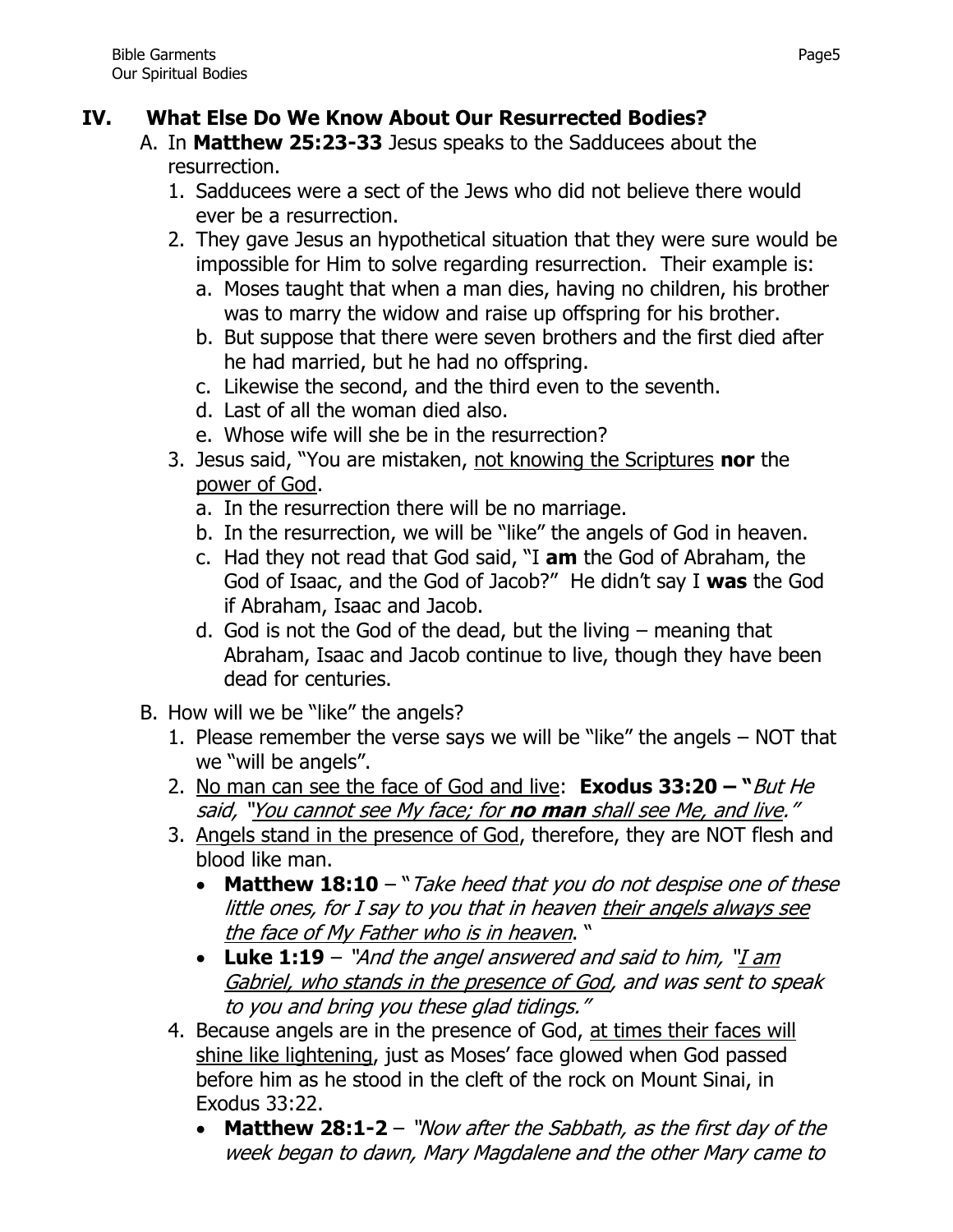see the tomb. <sup>2</sup> And behold, there was a great earthquake; <u>for an</u> angel of the Lord descended from heaven, and came and rolled back the stone from the door, and sat on it. <sup>3</sup> His countenance was like lightning, and his clothing as white as snow."

- 5. Angels can appear and disappear, as in the angel who appeared to Zacharias, the priest, to give him the good news that he and Elizabeth would have a son, named John.
	- Luke 1:19 "Then an angel of the Lord appeared to him, standing on the right side of the altar of incense."
- 6. Angels can take on the form of a man: Genesis 18:1, the Lord and two angels who appeared to Abraham were described as "three men".
	- Genesis 18:1-2 "Then the LORD appeared to him (Abraham) by the terebinth trees of Mamre, as he was sitting in the tent door in the heat of the day. <sup>2</sup> So he (Abraham) lifted his eyes and looked, and behold, three men were standing by him; and when he saw them, he ran from the tent door to meet them, and bowed himself to the ground,"
		- $\circ$  Vs. 21 Two of these men left Abraham and the Lord and went toward Sodom.
		- $\circ$  Chapter 19:1 plainly calls these two men "angels".
	- Judges 13:16 "And the Angel of the LORD said to Manoah, "Though you detain Me, I will not eat your food. But if you offer a burnt offering, you must offer it to the LORD." (For Manoah did not know He was the Angel of the LORD.)
- 7. Angels are very powerful:
	- **II Kings 19:35**  "And it came to pass on a certain night that the angel of the LORD went out, and killed in the camp of the Assyrians one hundred and eighty-five thousand; and when people arose early in the morning, there were the corpses—all dead."
	- God used an angel to kill the first born in Egypt: **Exodus 12:23-29** –  $"^{23}$  For the LORD will pass through to strike the Egyptians; and when He sees the blood on the lintel and on the two doorposts, the LORD will pass over the door and not allow the destroyer to come into your houses to strike you."
- 8. Angels can appear as flames of fire.
	- Hebrews 1:7 "And of the angels He says: "Who makes His angels spirits and His ministers a flame of fire."
	- **Exodus 3:1-2**  "Now Moses kept the flock of Jethro his father in law, the priest of Midian: and he led the flock to the backside of the desert, and came to the mountain of God, even to Horeb. <sup>2</sup> And the angel of the LORD appeared unto him in a flame of fire out of the midst of a bush: and he looked, and, behold, the bush burned with fire, and the bush was not consumed."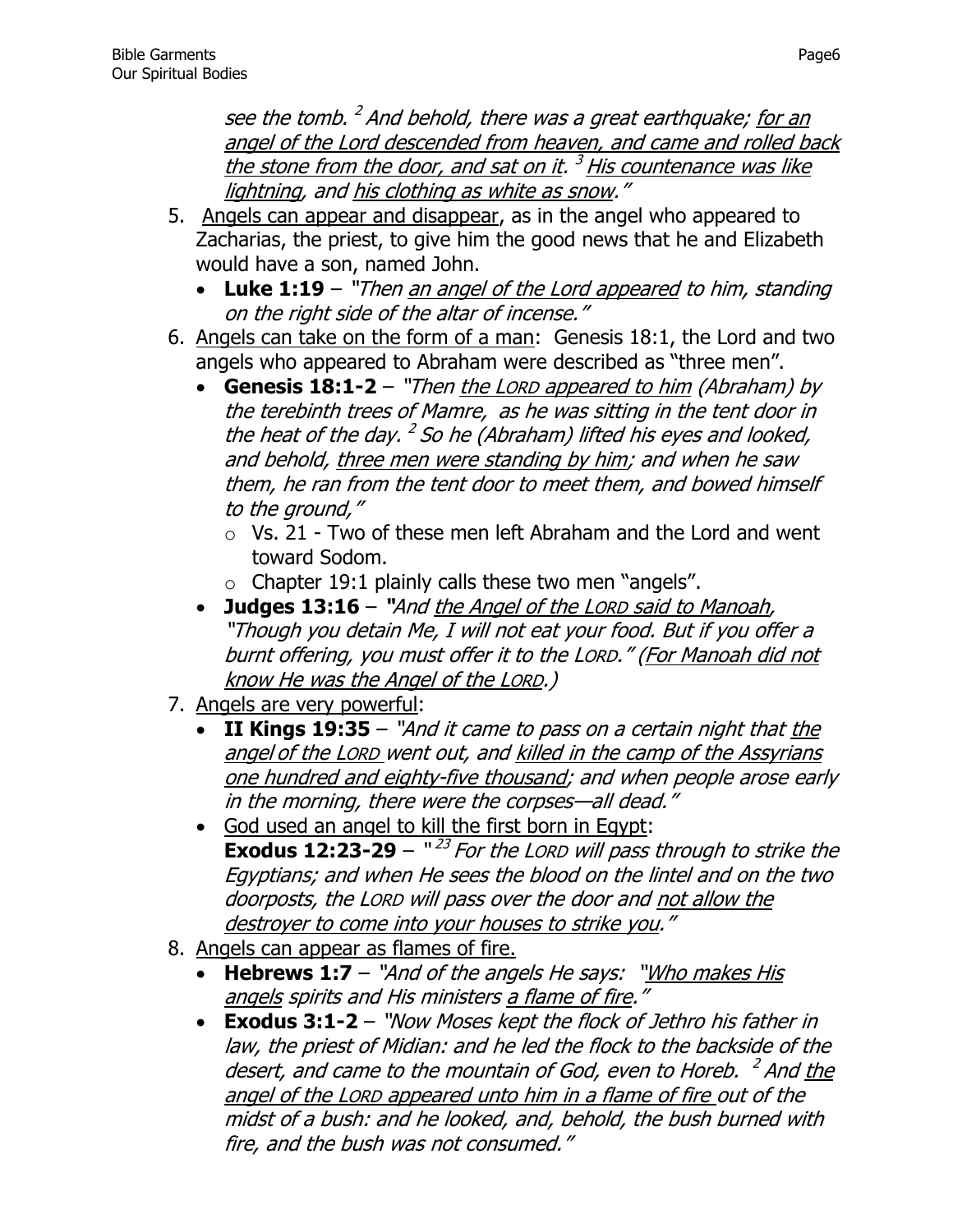- 9. His clothing is white as snow:
	- **Matthew 28:1-2** "Now after the Sabbath, as the first day of the week began to dawn, Mary Magdalene and the other Mary came to see the tomb. <sup>2</sup> And behold, there was a great earthquake; for <u>an</u> angel of the Lord descended from heaven, and came and rolled back the stone from the door, and sat on it.  $3$  His countenance was like lightning, and his clothing as white as snow."
	- In the resurrection, we will also be clothed with white garments: **[Revelation 3:5](http://www.biblegateway.com/passage/?search=Revelation+3:5&version=KJV)** – "*He who overcomes shall be clothed in white* garments, and I will not blot out his name from the Book of Life; but I will confess his name before My Father and before His angels.."
- C. Mankind is ranked below angels while on earth, but in the resurrection we will be ranked above the angels as heirs with Christ. We will even "judge" the angels.
	- 1. **1 Corinthians 6:2-4**  $\frac{12}{2}$  *Do you not know that the saints will judge* the world? And if the world will be judged by you, are you unworthy to judge the smallest matters?<sup>3</sup> Do you not know that we shall judge angels? How much more, things that pertain to this life?<sup>4</sup> If then you have judgments concerning things pertaining to this life, do you appoint those who are least esteemed by the church to judge?"
	- 2. Jesus became human in order to be able to suffer death which He could not as a God in Heaven. While he was a man, he was "lower than the angels". At His resurrection he shed that earthly body and returned to His natural state as God.

**Hebrews 2:9** – "<sup>9</sup> But <u>we see Jesus</u>, <u>who was made a little lower than</u> the angels, for the suffering of death crowned with glory and honor, that He, by the grace of God, might taste death for everyone."

- D. The work of angels is to be "ministering spirits" to Christians: **Hebrews 1:13-14** –  $^{\mathsf{u2}}$  But to which of the angels has He ever said: "Sit at My right hand, Till I make Your enemies Your footstool"? <sup>14</sup> Are they not all ministering spirits sent forth to minister for those who will inherit salvation?"
- **V. In the beginning, the angels were capable of sin which resulted in condemnation:**
	- A. **II Peter 2:4** "For if God did not spare the angels who sinned, but cast them *down to* hell and delivered them into chains of darkness, to be reserved for judgment;"
	- B. **[Jude 1:6](http://www.biblegateway.com/passage/?search=Jude+1:6&version=KJV)** *"And the angels who did not keep their proper domain, but left their own abode, He has reserved in everlasting chains under darkness for the judgment of the great day;"*
	- C. After the judgment, that will no longer be true, since all will be perfect in heaven.